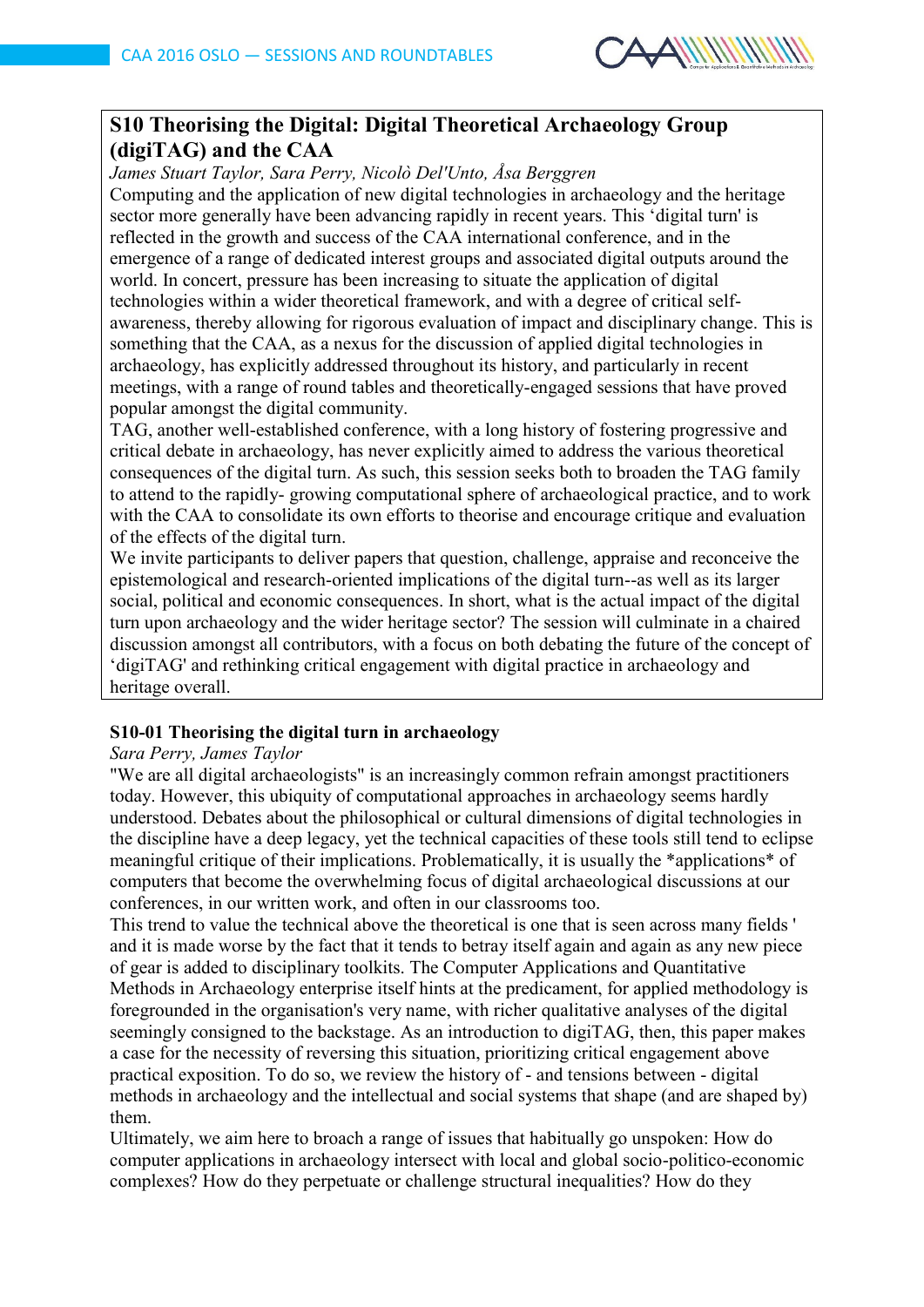

contribute to wider patterns of consumption, excess, loss and waste? How are they folded into the institutional status quo? And how do they shape not only our thinking and doing of archaeology, but so too our more intimate ways of being-in-the-world?

## **S10-02 A plea for (non-mathematical) reason. Rethinking the use of computational methods in archaeology**

## *Catalin Nicolae Popa, Oliver Nakoinz*

In this paper we argue that while computational methods offer exciting possibilities to archaeology, their large-scale unreflected use is making our discipline too mechanical and mathematical.

There is little doubt that many digital methods have made a positive contribution to our work. The use of digital techniques during and in combination with archaeological fieldwork has unquestionably given us more control over what we excavate. Such methods have also provided simpler and more interactive ways to explore our data and convey them to others. But they are no substitute to interpretation!

However, some computational methods are frequently employed as a means to explain the material record, with near total disregard of archaeological theory. Most of these approaches fall into the category of computer modelling and simulation. There are a plethora of studies and presentations utilizing such methods with little theoretical grounding. For example agentbased modelling papers, where theories of agency are rarely referred to. Additionally, results are often taken for granted, as if offering factual solutions, without critical evaluation and interpretation.

Such use of computational methods is damaging to the community employing them and to archaeology as a whole. The over-enthusiasm with these approaches, the belief in the objective nature of 'the machine' (i.e. computer), and the wish to transform archaeologists into applied mathematicians brings the dawn of a New New Archaeology (sic!). Currently, many scholars are still sceptical towards studies employing such methods, contributing to a division of the discipline. But archaeology does not need another theory war! We suggest an integrated approach, with balanced parts of method and theory. For archaeologists using computational methods this implies a wider integration of post-processual critique. In this manner, the full potential of these approaches can be realised as they would find their well-deserved place in archaeology.

## **S10-03 The biography of a 3D print Cancelled**

#### Mhairi Maxwell

Over the past 5 years the digital has naturally crept into my work and subsequently influenced my practice. I have been digitally turned, but have not forgotten my roots. By June 2016 I will have attended my 12th TAG, but this will only be my 2nd CAA. I welcome this session and concept of 'digiTAG' as a conscious opportunity to reflect on this.

This paper will be a material culturist's take on the rise of the digital. This will be explored through the biography of a 3D print of an archaeological monument; its making, use and deposition (Appadurai, Kopytoff, Latour). Digitally created objects move in and out of different material and immaterial networks of engagement in which their value is renegotiated. They are enchanted through these networks of engagement (Gell). I will reflect on the ACCORD project (in which I was the PDRA), which co-produced digital records with local communities in Scotland, and my own research in progress.

Critically studying the social biographies of digital artefacts has implications for how we can understand and re-imagine human social and political relationships with heritage and archaeology in our contemporary world, now so often enacted immaterially through fiberoptic cables and LCD screens, then materialised by Makerbots. Additionally, it will attempt to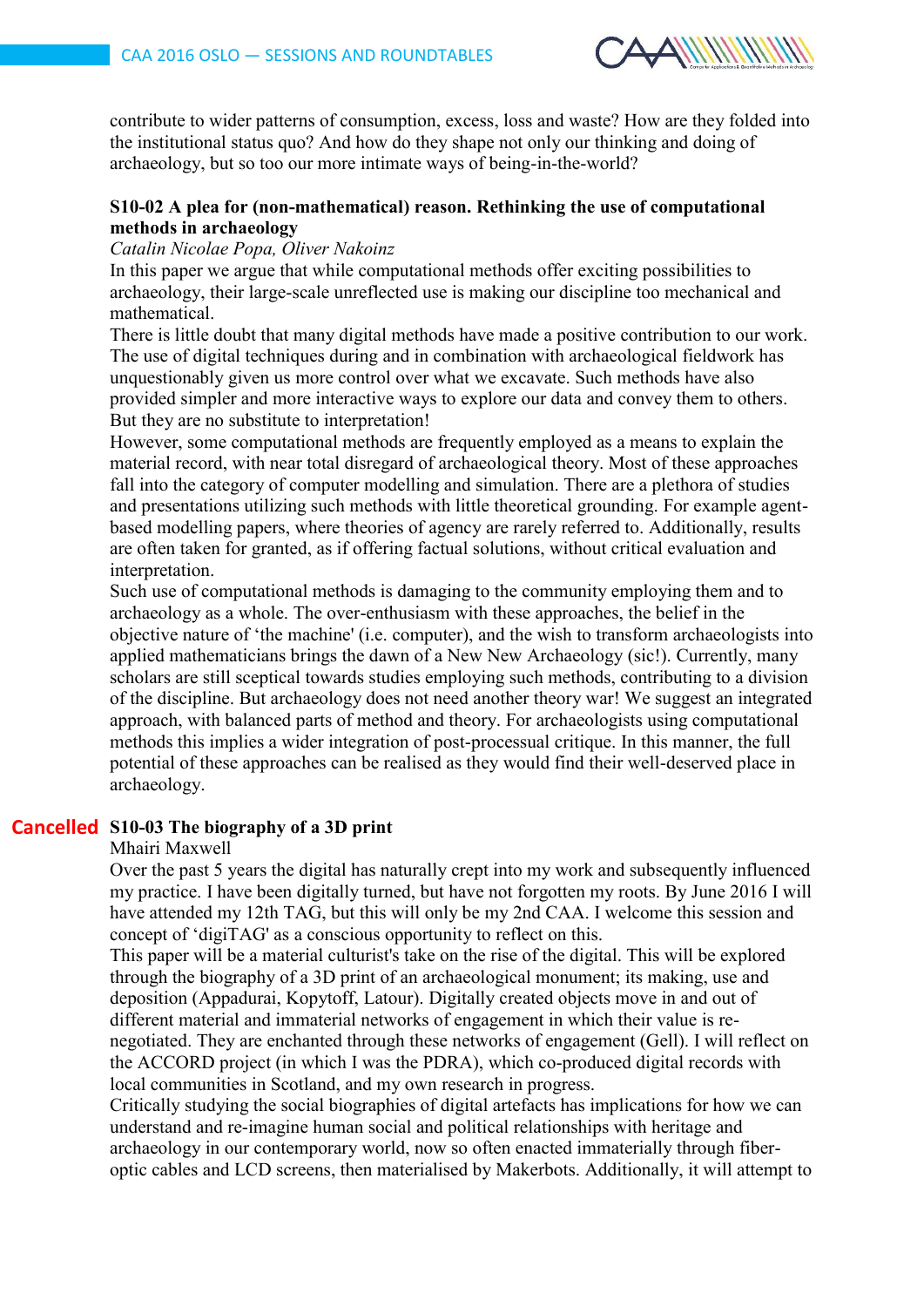

explore whether established theories of the gift, and reciprocity and exchange (e.g. Mauss, Miller, Strathern), have merit for understanding how social relationships are built with archaeological artefacts and monuments in the digital era.

Arguably, without considering the social lives of digital objects more generally, we are risking their commodification. In such a future, the value of the digital artefact (including the born-digital) will be determined irrespective of who made them, how they were made and their cultural significance.

#### **S10-04 Epistemological considerations on image-based 3D representations: Bridging the paradigms through the objectification of field interpretation** *Matteo Pilati*

## This paper investigates what image-based 3D models are and what their contribution is for archaeological epistemology. Given that this particular form of digital representation is integrated in documentation work, data management systems, as well as in different analytical and interpretive contexts, several assumptions are made about their contribution to information generation. On these premises, the risk is that the epistemological affordance of image-based 3D models becomes regulated by methodological frameworks which may not acknowledge the full palette of heuristic, informative, and documentary values inherent to these representations. The first point to be discussed relates to the automatization of the image-based 3D reconstruction process, its dependence on raster data and use of algorithms, which simulate optic perception, meaning that image-based 3D models are profoundly mimetic, true to reality and un-interpreted representations of archaeological contexts. From a methodological point of view, these models reproduce situations precedent to their representation-based interpretation and provide objective evidence for contextual analytical work. Another point is that given the truthfulness of image-based 3D models to reality and their detail degree they do not simply represent the physical boundaries of an excavated context or unit. Image-based 3D recording captures the archaeological contexts in a broader context of documentation surfaces, features, alongside details, actions which may be considered marginalia, and often cropped. This visual information is a record of the historicity of the excavation work, revealing onsite interpretation dynamics; it can be employed to inform excavation strategies, evaluate analyses and interpretations, promote reflexivity and adaptive documentation strategies, and enhance the historical presence of the interpreting subjects in the digital archive. Based on these observations, this paper states the capability of image-based 3D representations in providing objective and detailed information of subjectively shaped material evidence, hence drawing closer epistemological positions traditionally perceived as reciprocally opposed.

#### **S10-05 How raw is raw data?**

#### *Dominik Lukas*

The biggest threshold to understand scientific knowledge, as it is stored in heterogeneous datasets today, is not the general availability of data, but the lack of transparence of its meaning and how datasets interrelate on the conceptual level. Moreover the increasing availability of research data has made it necessary to deal with a 'deluge' of information also in archaeology. Terms like 'big data', a proposed '4th paradigm' or simply the propagation of a 'digital turn' are used to describe this development. In fact, the modalities of data storage and its publication on the Internet make it possible to overlook the inherent dependencies that are part of the process from data generation to retrieval. The strangely externalized matter that data driven research seems to be confronted with, even allows for the postulation of a 'new empiricism' - a point of view that fails to acknowledge the theoretical implications of the generation of datasets and their forms of storage, assuming that the sheer quantity of data has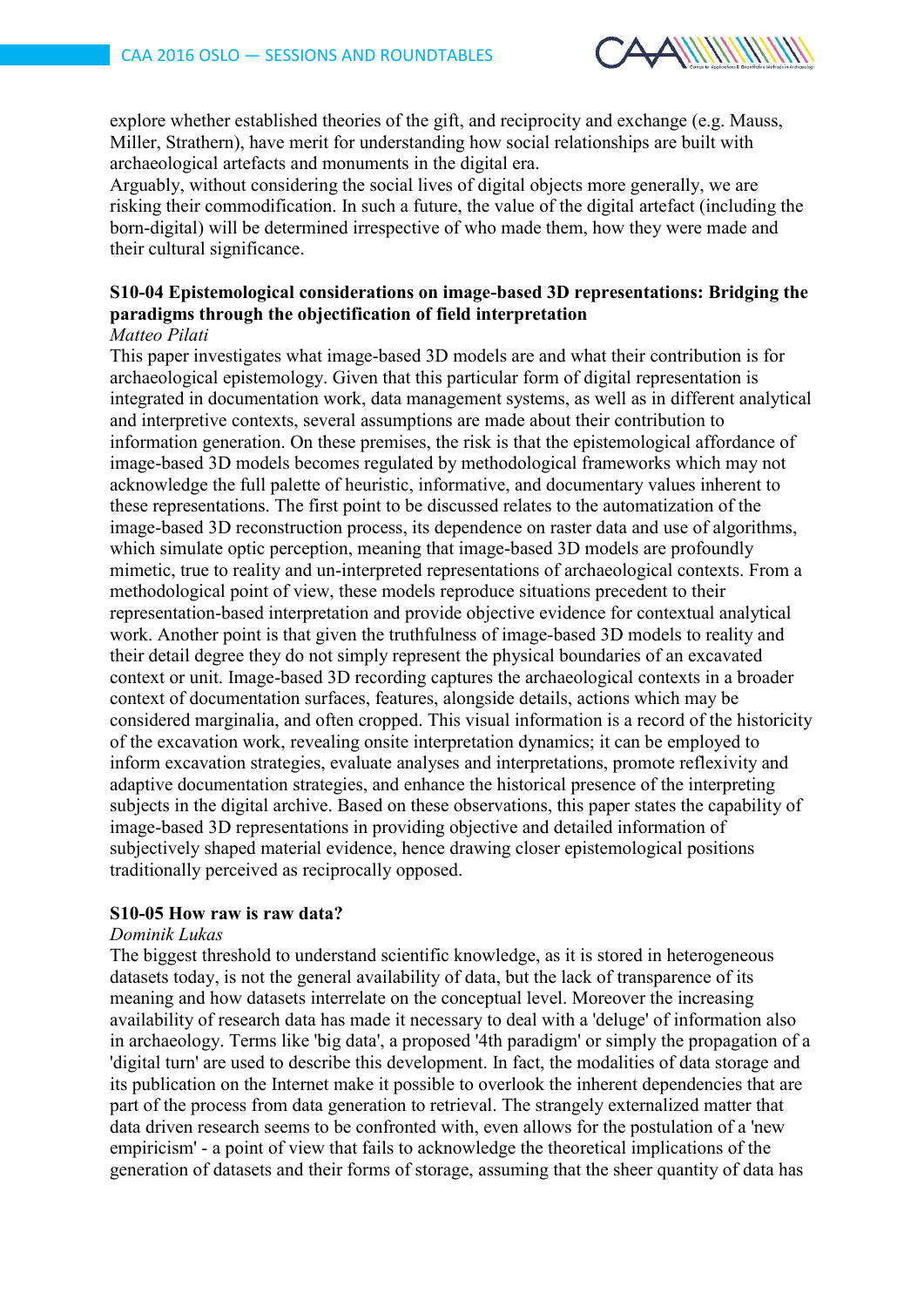

#### made scientific method obsolete.

In my paper I will examine the epistemological framework of data structures used in archaeological research, showing their theoretical and research strategic implications. I will argue that the relationship between archaeological data and its scientific interpretation, as reflected in the existing data models, must be understood as constituents of specific 'infrastructures of knowledge'. In consequence it is necessary to make scientific inference formally visible. The goal is the explication of semantic values embedded in the data structures and the mapping of provenance and inference. I will discuss whether this can be done through the implementation of existing ontologies or the development of specific micro ontologies, by presenting examples from the development of the Çatalhöyük Living Archive.

#### **S10-06 Communication in archaeological fieldwork: Responses to a digital workflow** *Leigh Anne Lieberman, Gregory Tucker*

The emergence and adoption of convenient, reliable, and affordable technologies facilitates digital recording and processing in the course of field research, both improving the speed and quality of data entry and increasing access to data. This 'digital turn' in data collection and management has improved efficiency at the point of discovery, during secondary processing, and throughout later analyses. Consequently, much of the discussion surrounding the application of digital approaches in archaeology has focused on the data collection process and its subsequent impact on data dissemination. However, some of the secondary effects of this movement have not been fully evaluated, leaving us knowledgeable about the quantitative benefits of "going digital" but not about how this impacts researchers and how we conceptualize archaeological fieldwork and methodology.

Employing a completely digital workflow at the Pompeii Archaeological Research Project: Porta Stabia (PARP:PS) since 2010, we have observed that our approach has changed not only how we collect and employ data, but also how we interact with each other. We discuss results and interact with one another in different ways than before, with new expectations of what is possible in the field. Both specific details and synthetic ideas are able to be shared and collaboration takes place more quickly than ever thanks to our digital approach. Constant availability of digitally curated data has fostered an environment where asynchronous communication between team members is possible and, in many ways, preferred. In this paper, we describe how the employment of tablets at the point of data collection, as the last link in an entirely digital workflow, has revolutionised not just the excavation, post-ex, and publication process, but also how we communicate at PARP:PS. Using our experiences as a case study, we aim to address not only the likely benefits that come out of our preference for asynchronous communication, but also the potential problems associated with this increased ease of contact as well as our experiences overcoming these issues. These concerns are not unique to PARP:PS, and thus, we hope to engage in a discussion of how the implementation of constantly evolving technologies influences archaeological practice, collaboration, and dialog in our discipline more broadly.

## **S10-07 The lives of digital machines: Evaluating the significance of historic computing machinery**

## *Gareth Beale, John Schofield*

Innovation has been a central concept in the formation of histories of digital technology. The significance of computing machinery is often defined in terms of innovation with comparatively little attention paid to the role which these technologies have played in the lives of users. The prevalence of this mode of historical narrative can at least in part be attributed to the tendency within a commercially motivated computing industry to place an emphasis on novelty and originality. The limitations of innovation-centric histories of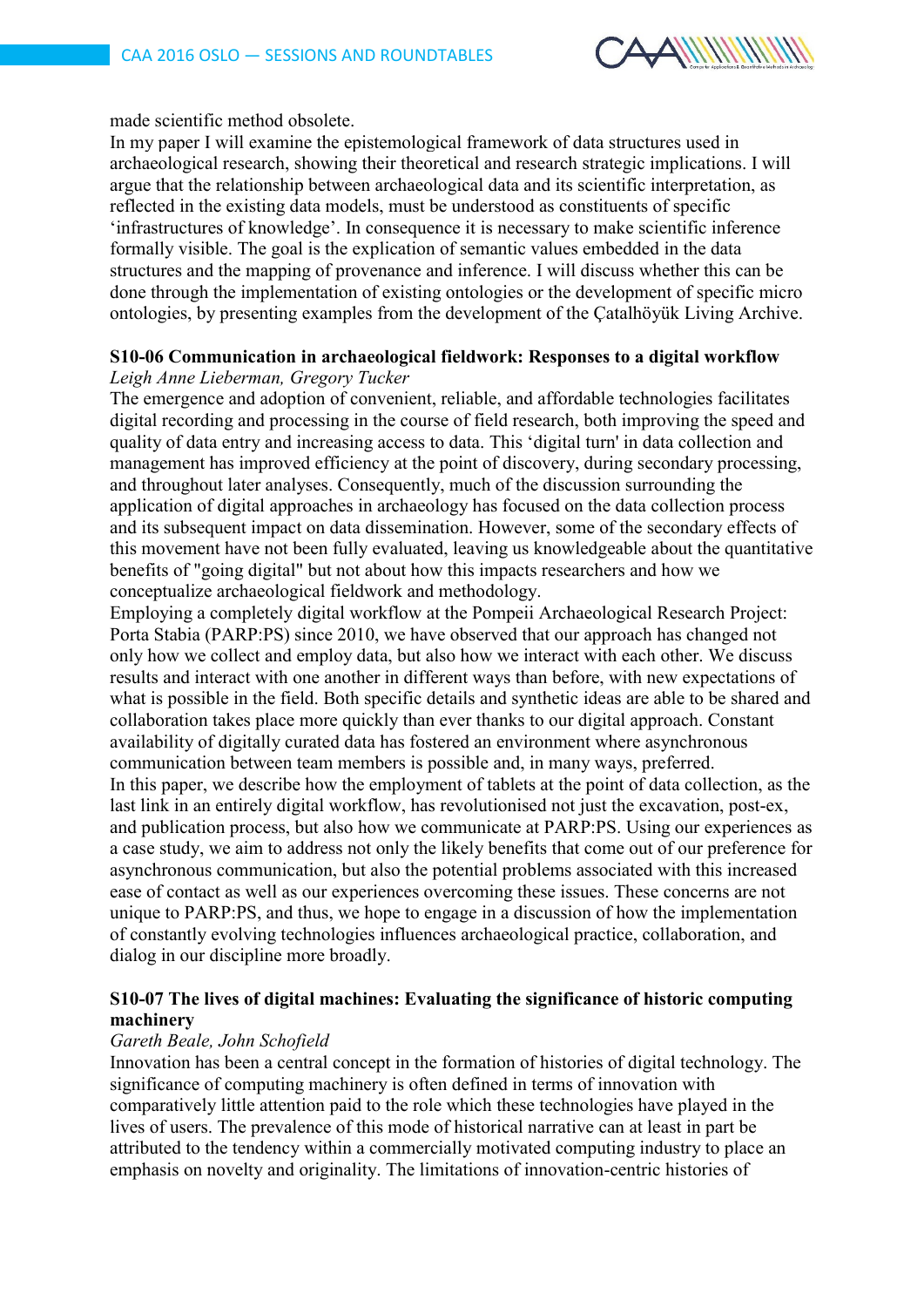

technology have been acknowledged within historical research (Edgerton 2006) and these critiques have sat alongside an increasingly critical approach to adoption of commercially derived technical concepts with academic research (Sterne 2003).

In this paper we will argue that archaeological approaches to the study of material culture can be utilised to build fuller accounts of the significance of digital technologies which are driven by use and impact as well as by innovation. The paper will describe the biographical and physical study of historical computers undertaken at the Jim Austin Computer Collection in collaboration with designers, engineers and users and will examine the interactions, modifications and experiences which help to define the significance and physical form of historical computing machinery.

#### [References]

Edgerton, David. 2011. The Shock of the Old: Technology and Global History Since 1900. London: Profile Books.

Sterne, Jonathan. 2003. "Bourdieu, Technique And Technology." Cultural Studies of Science Education 17 (3-4): 367–89.

## **S10-08 Digital interpretive technologies: A way into difficult heritage in the Middle East and Central Asia?**

#### *Katie Campbell*

Conflict, contested heritage and differing stakeholder interests have led to an increasing use of photogrammetry, remote sensing and 3D modelling techniques as the only means of recording, monitoring and interpreting historic monuments and archaeological sites across the Middle East and beyond. As a result, researchers are starting to make greater use of this digital data, for both academic and practical purposes. This paper aims to critically appraise the effect that the rapid transition from 'traditionally' to digitally collected field data is having both on our interpretation of these monuments and its role in informing conservation and heritage protection decisions in 'difficult' cases. The Great Kyz Kala, an early Islamic architectural monument that forms part of the UNESCO World Heritage site of Merv, in modern Turkmenistan, is a difficult monument. Not in the traditional sense that is associated with recent atrocities or ongoing tensions in the Middle East and Central Asia, but because of its iconic nature within the country and the crucial role that archaeology and historic monuments play in Turkmen narratives of a post-Soviet national identity. Discussions on how to interpret and conserve this rapidly deteriorating and enigmatic monument have been held over the last five years between various national and international organisations including UNESCO, the Ministry of Culture of Turkmenistan, and international collaborators including universities and embassies. These talks have, however, led to something of a stalemate in how to approach the monument in terms of its conservation and presentation, while academic research on the archaeology remains frustratingly limited. By combining qualitative feedback on the digital approach adopted by archaeologists from UCL, and a critical review of the decision-making processes behind actions at this monument, against the backdrop of a rapidly evolving political landscape in Turkmenistan, the wider consequences of this research strategy for the Great Kyz Kala will be assessed.

## **S10-09 Trends in digitalisation of archaeology: Interdisciplinary and archaeological Cancelledviewpoint**

## *Teija Oikarinen*

Currently digitalisation is changing societies and the sciences. A doctoral research by author focused to study the current state and characteristics of the digitalisation of both global and Finnish archaeology.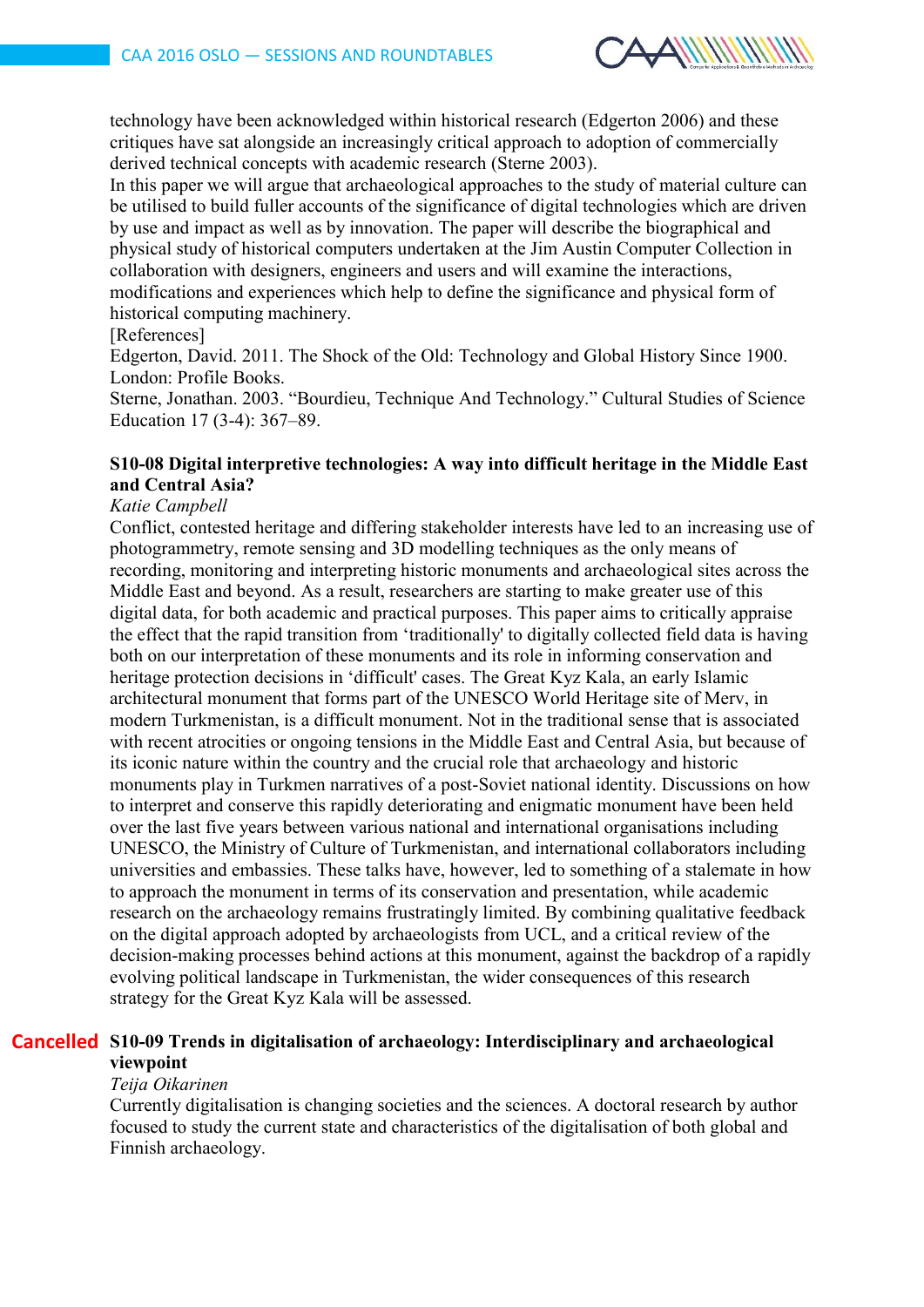

Archaeology was examined through an interdisciplinary conceptual (theoretical) framework originated from the field of socio-technical information systems research and the field of science and technology studies. The framework allowed comparison of the characteristics of digitalisation between global and Finnish archaeology. The aim was to recognise digital development goals that may be either shared between various disciplines or specific to the field of archaeology. Archaeology was studied by utilising different kinds of data sources and case examples. This study was the first doctoral dissertation that discusses the digitalisation of Finnish archaeology. The aim was to create a global-local overview to start to analyse a country-specific state of digitalisation of Finnish archaeology.

Research produced results related with both global and Finnish archaeology. The utilised interdisciplinary framework made possible to create a fresh insights from archaeology. The results implicated, for example, that technologisation and computerisation of archaeology have been going on for decades, but even in a global context, the concept of digitalisation as a global phenomenon (from the utilised interdisciplinary viewpoint) is rarely attached to archaeological discussion of these trends. Technological development is uneven at the global level: there are trailblazers who already utilise the latest technologies. These leaders are currently developing, for example, digital infrastructures of various sizes, even transnationally. This trend is common in various disciplines. The answers to questions regarding digital development needs can be generalised to Finnish archaeology in its entirety, even the focus was originally in the context of historical archaeological excavation process. In the future, digitalisation will increasingly affect archaeology as a cross-cutting factor for materials and work practices.

## **S10-10 The apparatus of digital archaeology**

#### *Jeremy Huggett*

Digital Archaeology is predicated upon an ever-changing set of apparatuses – technological, methodological, software, hardware, material, immaterial – which in their own ways and to varying degrees shape the nature of Digital Archaeology. Our attention, however, is perhaps inevitably more closely focused on research questions, choice of data, and the kinds of analyses and outputs. In the process we tend to overlook the effect the tools themselves have on the archaeology we do beyond the immediate consequences of the digital. This paper seeks to address the apparatus more directly within the context of the developing archaeological digital ecosystem.

## **S10-11 Deep maps of digital, post-representational archaeology**

#### *Piraye Hacıgüzeller*

Moving beyond the epistemological objectivity—subjectivity debate, post-representational thinking in archaeology has recently started to explicitly challenge the idea of a past reality that exists independently from the present and future. A post-representational archaeology, with its neo- empiricist ambitions, is to concentrate its efforts primarily and explicitly on the witnessable formations of the present. The past in post-representational thinking is therefore not an existing code to be cracked or reality to be discovered. Rather, it is creatively constructed here and now through a set of relations presented together insofar as such presentations are found relevant and acceptable by consensus.

Despite the increasing influence of such ideas in the discipline, the core business of archaeological practice today still largely remains focused on seeking knowledge that truthfully corresponds to the "archaeological past". Post-depositional processes and practices of archaeologists in this context are treated as of importance as far as they influence the processes of revealing or interpreting the past.